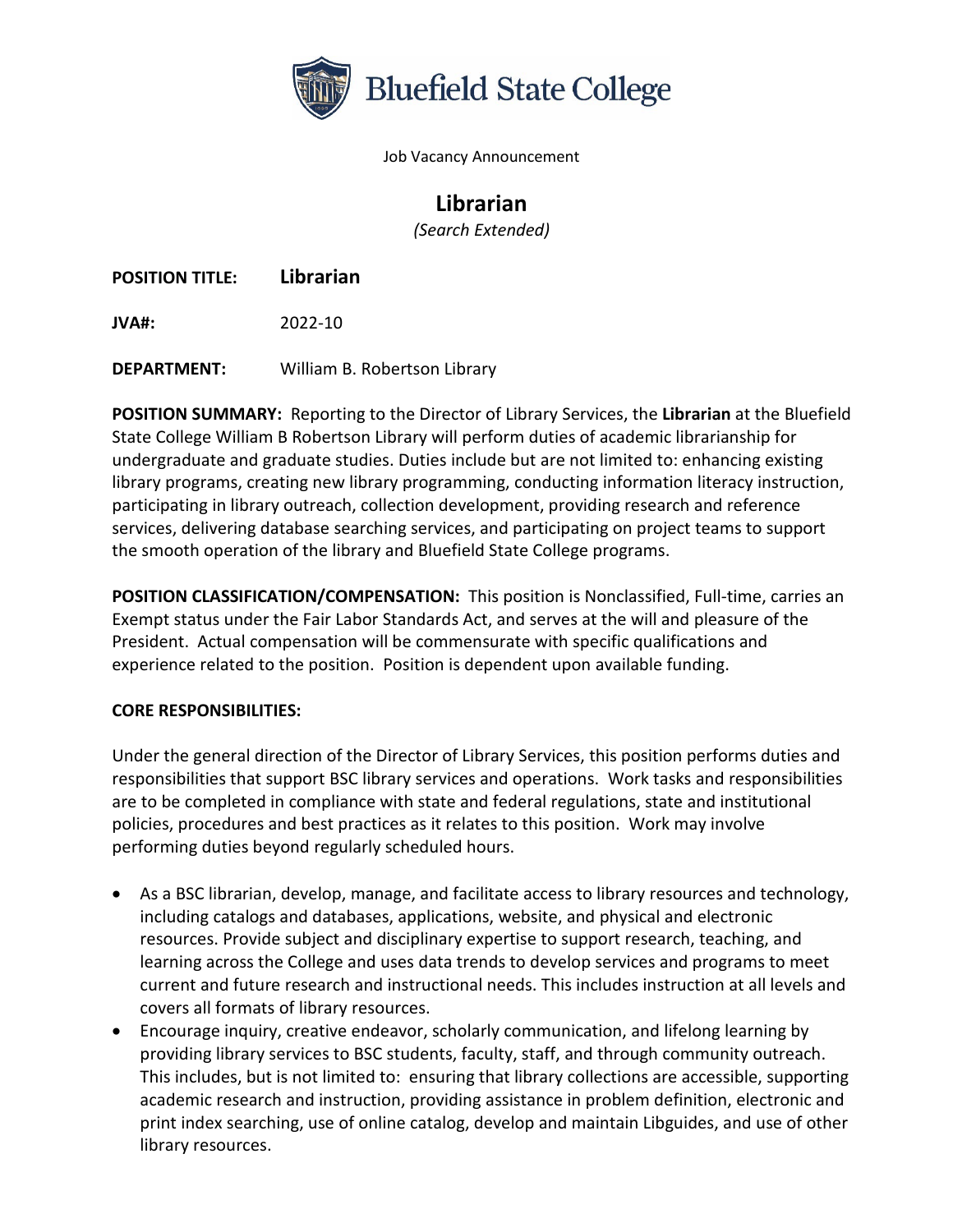- Collaborate with various campus offices and student organizations that promote student success to improve library services for students, including first-year students, new transfer students, first generation college students, and students from underserved communities.
- Work as a team member within the library to promote awareness of, access to and maintenance/enhancement of library collections. This includes, but is not limited to: Serials and electronic resources (databases) annual contract renewals and procuring serials, oversee transition from paper to electronic formats of individual titles, monitoring serials spending and title lists by academic department, consulting with faculty about serial selections and gifts, developing lists and information about online journal access for faculty and students, developing and supervising policies and procedures for serials check-in, shelving, and discarding, and identifying electronic serial publications originating from BSC, developing online sites for access to current and back issues.
- Design edit, update and add content to library website; work with other campus webmasters and network specialists to provide new technical addition to the site and improve website functioning.
- Serve as a member of the library leadership team to contribute expertise to library planning and marketing activities; take care of immediate public services staffing issues; and participate in the development of the library's book collection, particularly in assigned subject areas.
- Provide timely response to electronic email "Ask Librarian" information inquiries, students' needs and faculty email information/research requests. May maintain library "Ask Librarian" helpdesk for afterhours and on weekends.
- Library Outreach- Identify and may write Request for Proposals for digital learning and literacy research library/ federal grants and awards. This position serves as the liaison and committee member with City of Bluefield committee on lifelong learning, and visits local schools to demonstrate Library learning resources.
- Perform other duties as assigned to enhance the smooth operation of the library and college programs. Provide college ID's to faculty, staff and students. Responsible for adhering to established protocols to verify BSC faculty, staff or student status prior to issuing a BSC ID. Proactively stays current regarding issues and methods of librarian instruction/information literacy for students as well as library technology trends. Serve on department and campuswide academic and administrative teams and committees. May perform special projects. Work hours include regular evening hours of at least one evening per week, with occasional weekend hours as assigned.

**MINIMUM REQUIRED QUALIFICATIONS:** Master's degree in Library Science, Library and Information Science, or related field, from a program accredited by the American Library Association (ALA). At least three (3) months of experience required in each of the following areas (experience may include library graduate assistant and/or internships): 1) Experience in a public service area of a library, preferably in a higher education setting; 2) Knowledge and understanding of computer hardware and software, particularly in areas of library related application and website maintenance; and 3) Understanding of the use of other library equipment as well as standard office equipment. Knowledge of: library practices and procedures; cataloging rules, regulations and resources; issues pertaining to area of assignment; and library online systems and database searching. Excellent interpersonal, organizational, oral and written communication skills and strong service orientation. Demonstrated track record developing and implementing user-centered digital projects. Demonstrated ability in to instruct users effectively, individually, and in groups. Basic understanding of website creation and maintenance as well as serials management. Ability to stay abreast on current and emerging